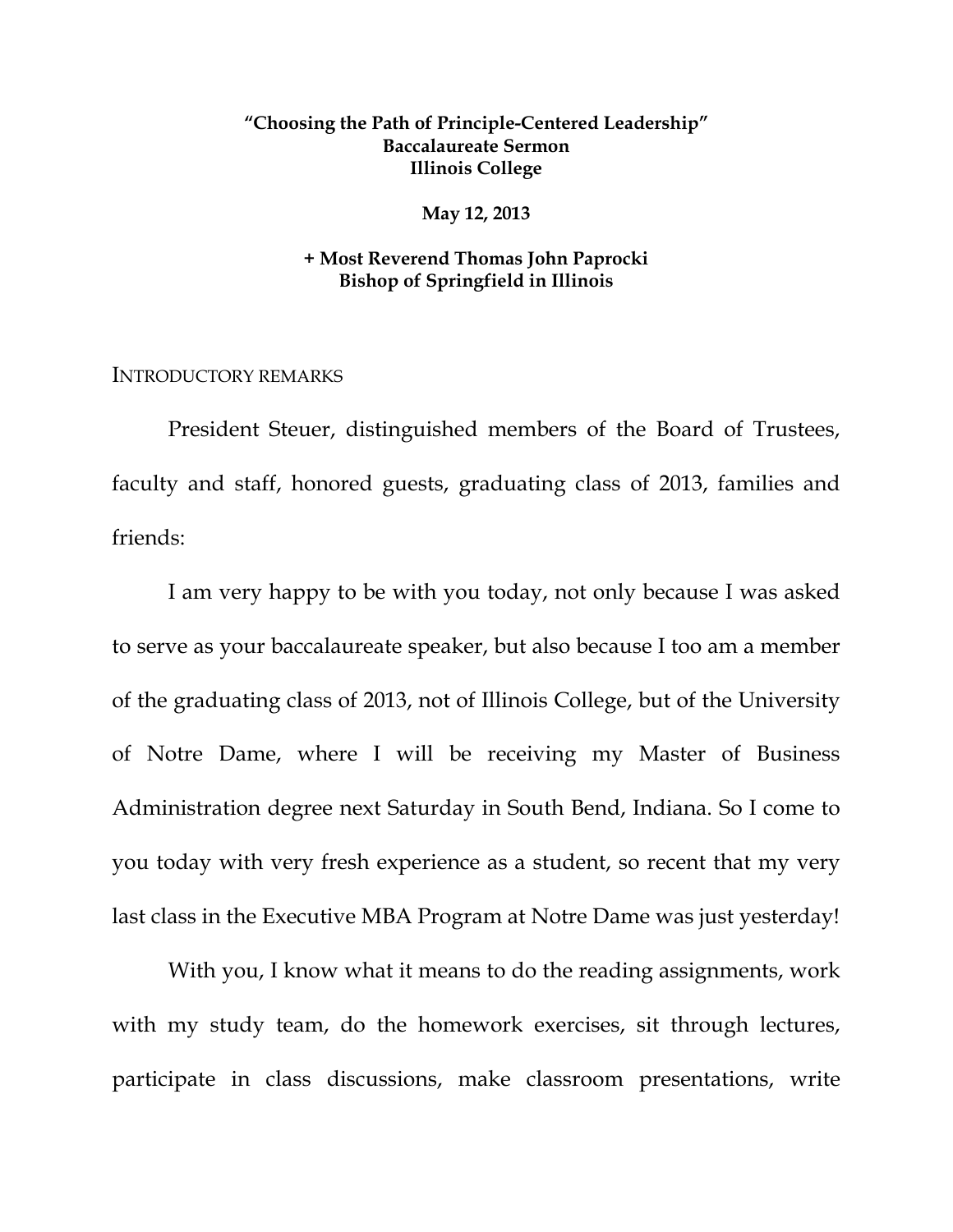papers, study for tests, take quizzes and exams, and then wait for grades to be posted. With you, I know what a relief it is to be finished! So believe me when I say that I know very well what went into your accomplishment, and I really mean it when I say, congratulations on your achievement!

So why do we do it? Why go through the stress, hassles and expense of higher education? Certainly the diploma you receive today will provide you with a credential that will help to open doors for you in your professional careers. But a deeper reason is one that I learned in my first year Latin class in high school and which I still remember: *non pro schola, sed pro vita*, which means, our studies are not just for school, but for life. I am sure that you have learned lessons and made friends here during your years at Illinois College that will remain with you throughout your lives.

 As we celebrate your graduation, I would be remiss if I did not note that our nation today also honors our mothers, without whom so many of our achievements would simply not be possible. Certainly I would not be the person I am today without the influence of my mother. Many of our mothers have taught us through the example of their own lives to "love one another because love is of God" (I John 4:7). To all of you mothers, and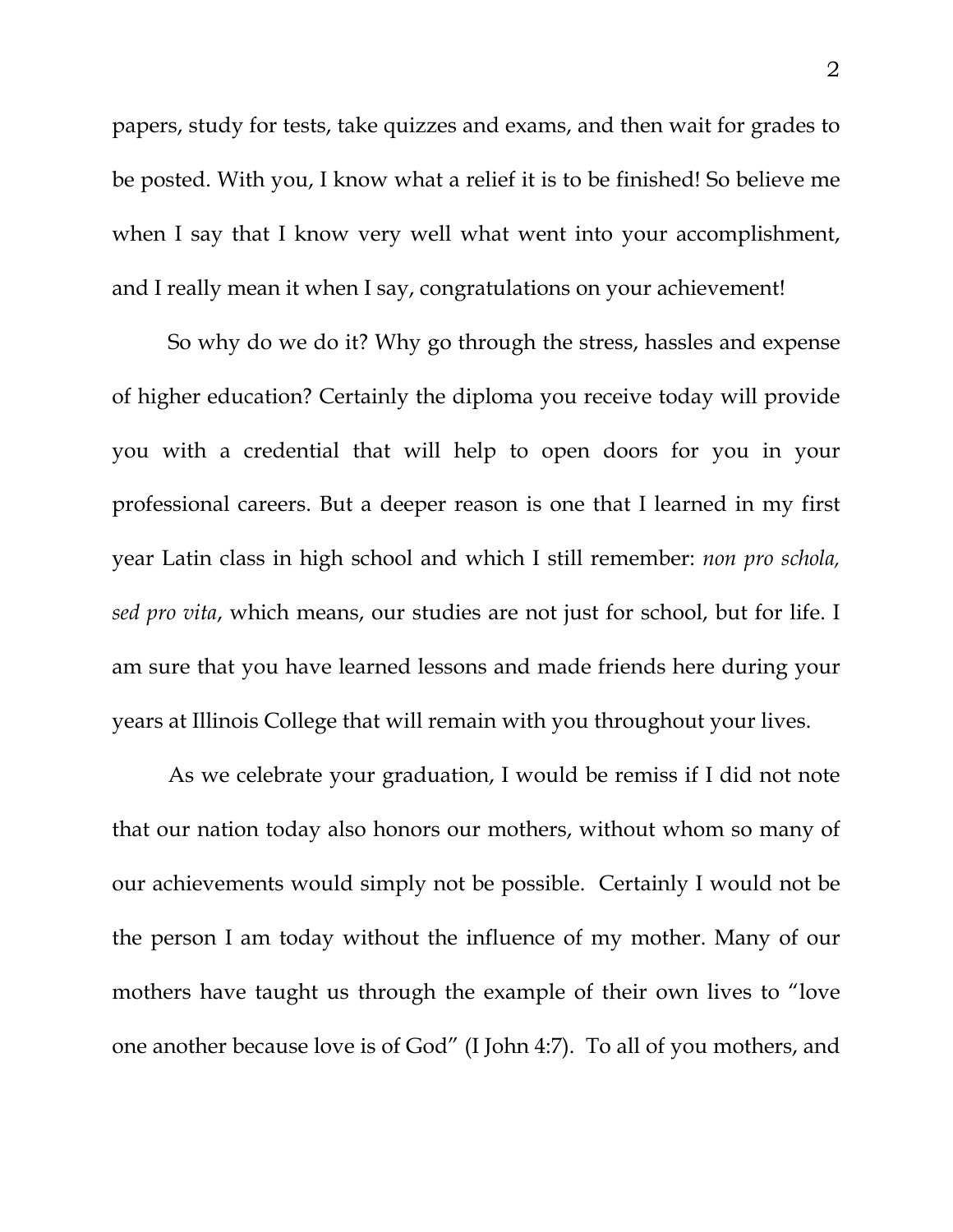to you who will soon be mothers, I wish you a very happy Mother's Day and I gladly bestow my blessing upon you.

## THE SHELTERED CAMPUS

 Dear graduates, a college campus may well be likened to the Shire of J. R. R. Tolkien's great work, *The Lord of the Rings*, one of my favorite pieces of literature. The Hobbits who lived in the Shire "were, in fact, sheltered, but they had ceased to remember it."<sup>1</sup> The same might be said of most college students today, for a college campus can be likened to the Shire in that, so long as students remain on the campus, they are often, like Hobbits, "quite content to ignore and be ignored by the world of the 'Big Folk.'"2

 I say this not to be demeaning, but rather to recognize the reality of the world in which you have lived these past few years. It is of benefit to students that they are sheltered without remembering it so that their energies and efforts may be better attuned to their studies.

 But there is also a disadvantage to this sheltering. As degrees are pursued, the outside world continues to plod along, often without being noticed by those whose lives are taken up in their studies. But now that the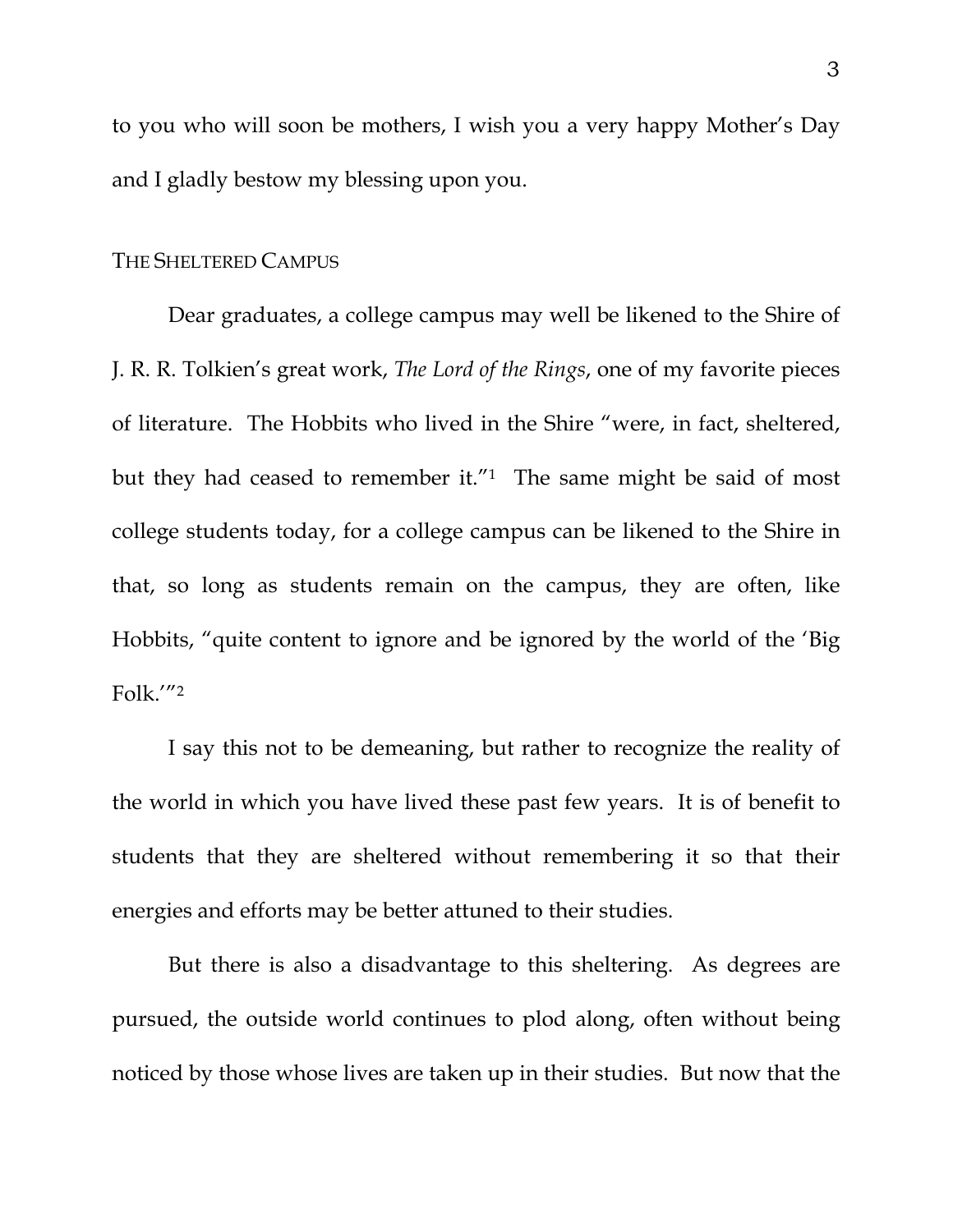time of your studies has come to an end, it is time for you to leave the shelter of this campus.

 The world to which you will soon return is different from when you began your studies a few years ago. Much as the evil power of Sauron threatened the life of the Shire, so, too, the looming power of the Evil One threatens the life of our nation and of each one of you individually. Just as the Shire was saved through the efforts of simple and humble Hobbits, so, too, can our nation be saved by the simple and humble efforts of its citizens, including yourselves. Doing so, however, will depend on choices that you will make in the years ahead, decisions that will be shaped by the values that you have learned at home and in the course of your education.

### TWO WAYS FROM WHICH TO CHOOSE

In the Bible, Psalm 1 describes two paths or ways from which to choose in life. Serving as a preface to the whole Book of Psalms, Psalm 1 uses striking similes to contrast the destiny of the good and the wicked. The psalm views life as activity, as choosing either the good or the bad. Each "way" brings its inevitable consequences. The wise through their good actions will experience rootedness and life, and the wicked,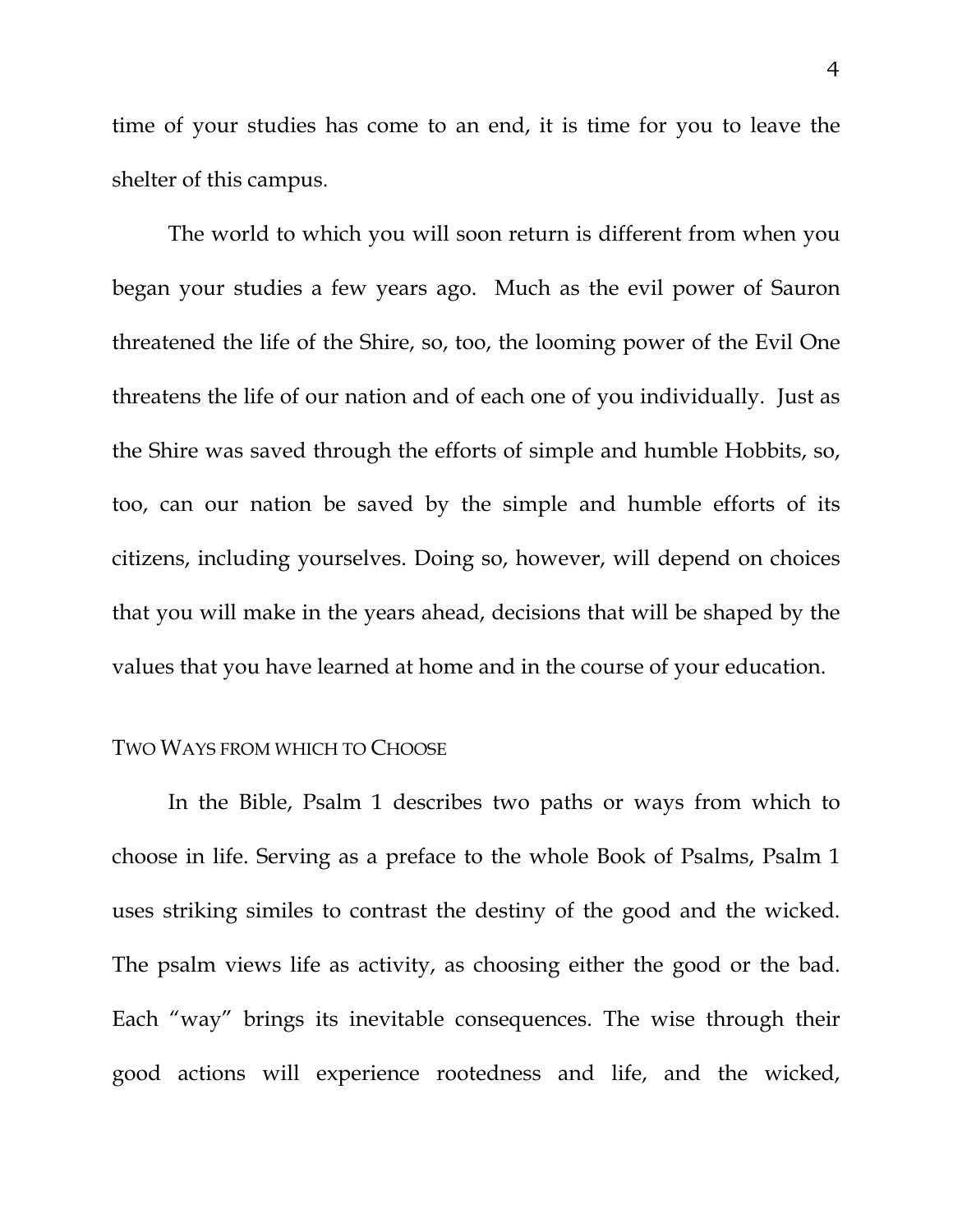rootlessness and death. This choice for good or evil is inherent in God's plan since the beginning of creation. The spiritual battle between angels and demons, led by Saint Michael against the forces of Satan, and the earthly struggle of right versus wrong that has confronted humanity since the time of Adam and Eve, Cain and Abel, is the same challenge that we all face day in and day out. Education has an important role to play in learning how to deal with those challenges, but the question remains yet to be answered about how the learning that your diploma represents will be put into practice in your lives.

In that regard, I am pleased to note that Illinois College has a Leadership Program, a wonderful opportunity which many of you have taken to develop your minds and characters in ways that allow others to see the fruits of your education ever at work in your lives. Through this certificate program, you have watched timely and provocative films such as "The Philosopher King" and "Pray the Devil Back to Hell." You have contributed to the program in creative ways with art and original video contests. You have honed your leadership skills in important campus activities and positions as peer health educators, editors and writers for the student newspapers, and as members of student organizations and literary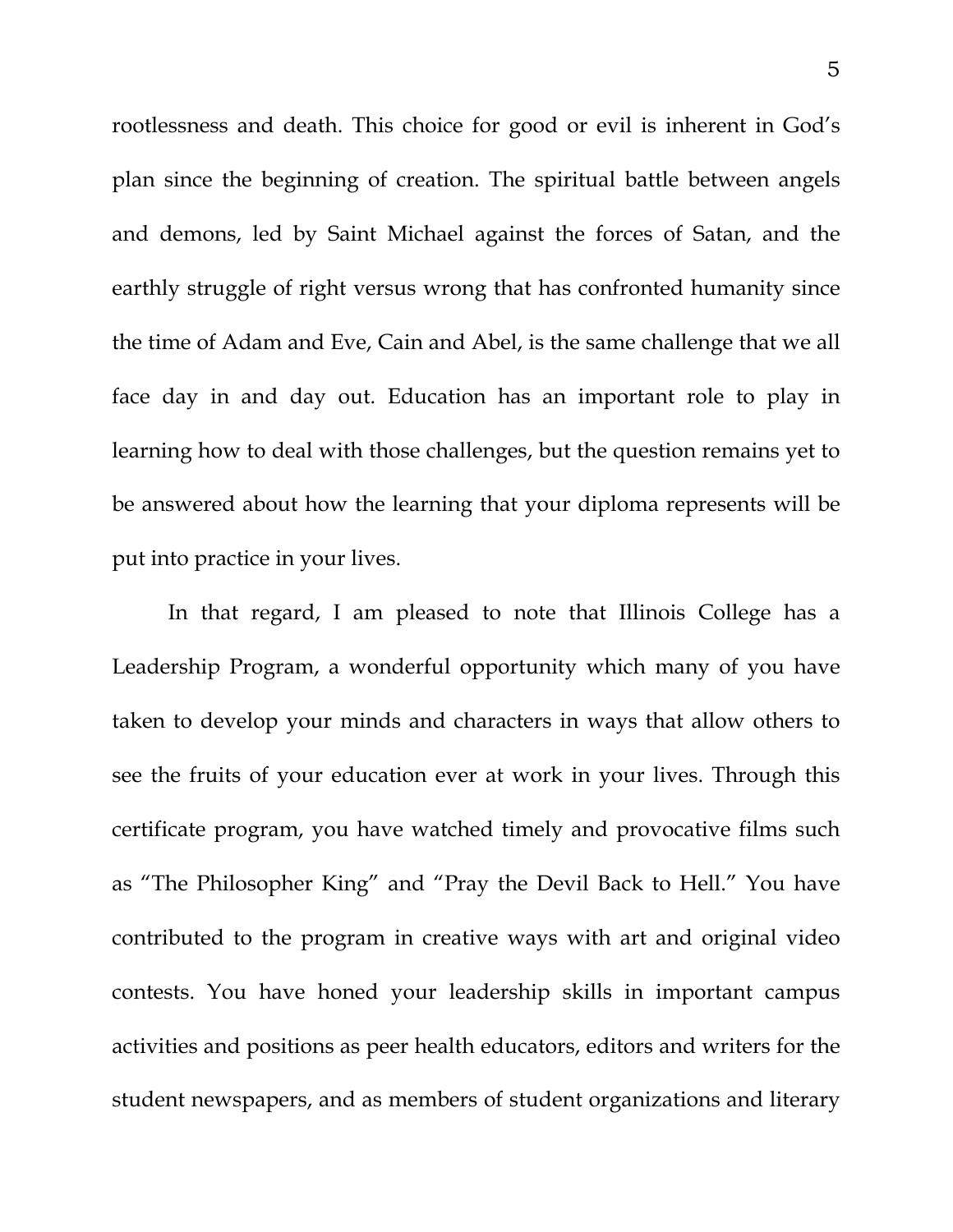societies. You have engaged in service to others through the Jacksonville Food Center, New Directions Homeless Shelter, Big Brothers/Big Sisters, and the Prairie Council on Aging. You have spent your Spring Break making a difference in Chicago through the Urban Life Center.

All of that is noteworthy and commendable, but participating in such a leadership program does not provide an automatic guarantee that you will choose the right path in life. I know because when I was a young priest I had the privilege of participating in a fellowship program called Leadership Greater Chicago. Twenty-five of us were nominated by prominent civic, religious and business leaders to participate in this yearlong fellowship because they saw in us qualities that they thought showed our potential for leadership ability. They were right. That group has produced some very powerful and successful leaders. While most of that leadership has been for the good, some of it unfortunately led in the wrong direction. On the positive side, for example, one of my classmates worked his way up from the mail room to become the President and CEO of Commonwealth Edison Electric Company. Another classmate is currently working in the West Wing of the White House as Senior Advisor to the President of the United States. But two other leadership classmates went in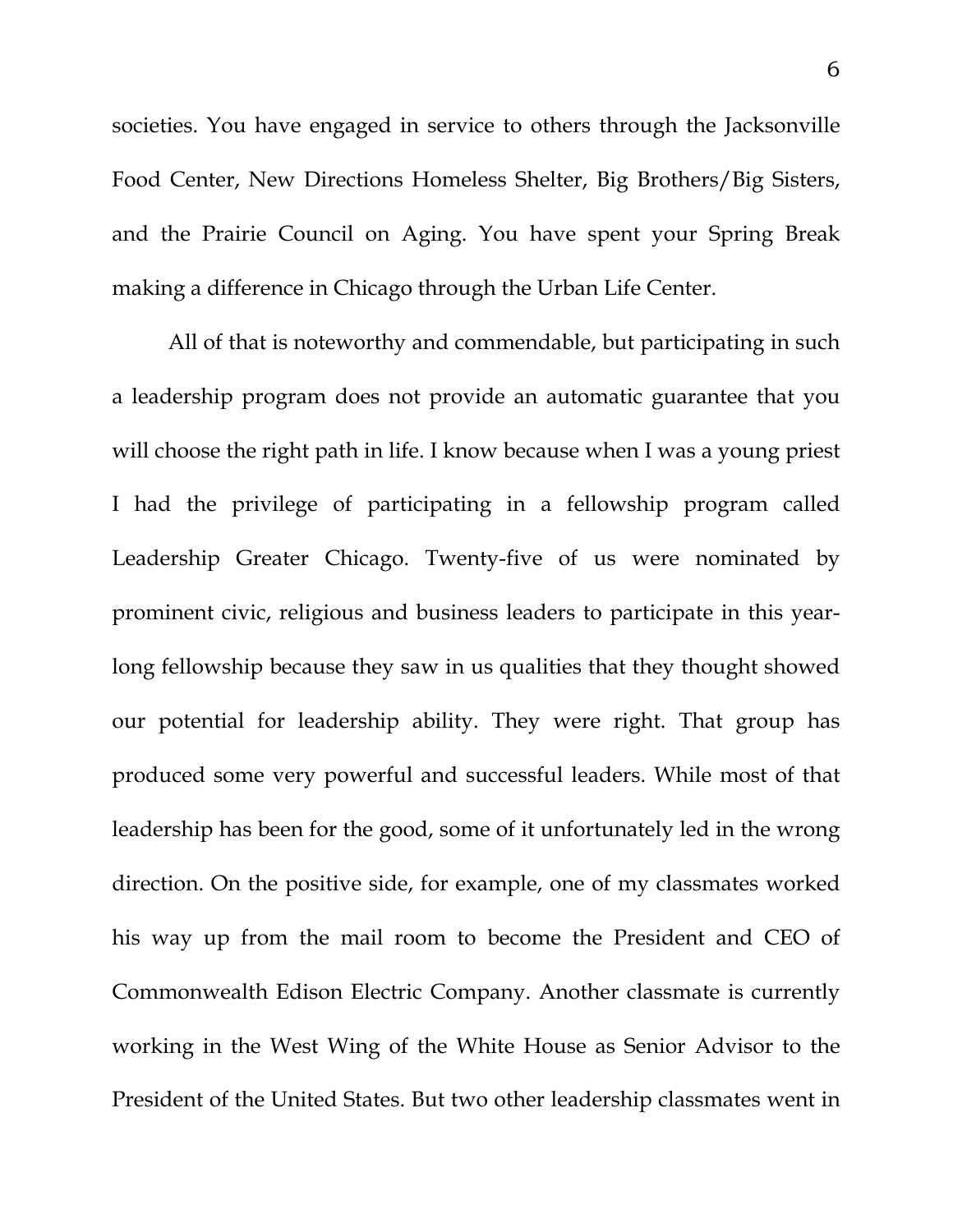the wrong direction, ran afoul of the law, and spent time in jail. So I think it is fair to ask: which path will you take?

### PRINCIPLE-CENTERED LEADERSHIP

 In his best-selling book published over twenty years ago, *The Seven Habits of Highly Effective People*, Stephen Covey wrote of the importance of what he called the Character Ethic, which "is based on the fundamental idea that there are *principles* that govern human effectiveness—natural laws in the human dimension that are just as real, just as 'unchanging' . . . as laws such as gravity are in the physical dimension."3 To illustrate this point, he re-told this story published by Frank Koch in *Proceedings*, the magazine of the Naval Institute:

 Two battleships assigned to the training squadron had been at sea on maneuvers in heavy weather for several days. I was serving on the lead battleship and was on watch on the bridge as night fell. The visibility was poor with patchy fog, so the captain remained on the bridge keeping an eye on all activities.

 Shortly after dark, the lookout on the wing of the bridge reported, "Light, bearing on the starboard bow."

"Is it steady or moving astern?" the captain called out.

 Lookout replied, "Steady, captain," which meant we were on a dangerous collision course with that ship.

 The captain then called to the signalman, "Signal that ship: We are on a collision course, advise you change course 20 degrees."

 Back came a signal, "Advisable for you to change course 20 degrees."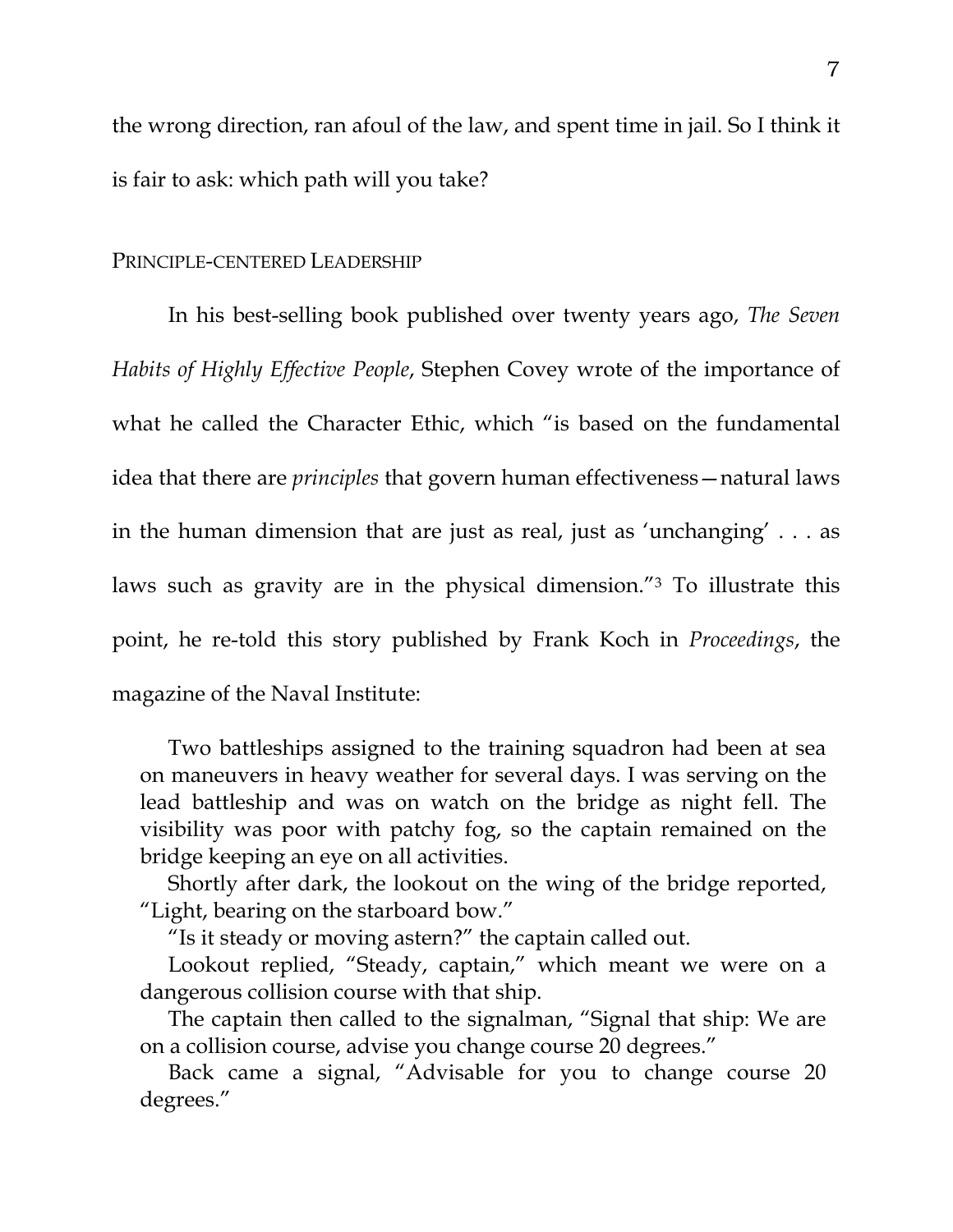The captain said, "Send, I'm a captain, change course 20 degrees."

 "I'm a seaman second class," came the reply. "You had better change course 20 degrees."

 By that time, the captain was furious. He spat out, "Send, I'm a battleship. Change course 20 degrees."

 Back came the flashing light, "I'm a lighthouse." We changed course.<sup>4</sup>

 My dear graduates, in the course of your lives you will encounter many people who will throw their titles, power, prestige, influence and wealth at you demanding that you change course to suit their whims. Remember that a person of principle is a lighthouse that cannot change course from the path set out for us by the Lord. Remember that Jesus said, "You are the light of the world" (*Matthew* 5:14) and that this light is entrusted to the baptized to be kept burning brightly. Stay true to your principles and follow the beacon of Christ's light that will lead you to His kingdom.

 As you take up this challenge to be a principle-centered leader, there will be many who will oppose you, some in small ways and others with great force, but they are not to be feared; they are to be loved. In the face of such opposition, let us pray with Saint Thomas More:

…teach us to bear patiently and gently all injuries and snares treacherously set for us; not to smolder with anger, not to seek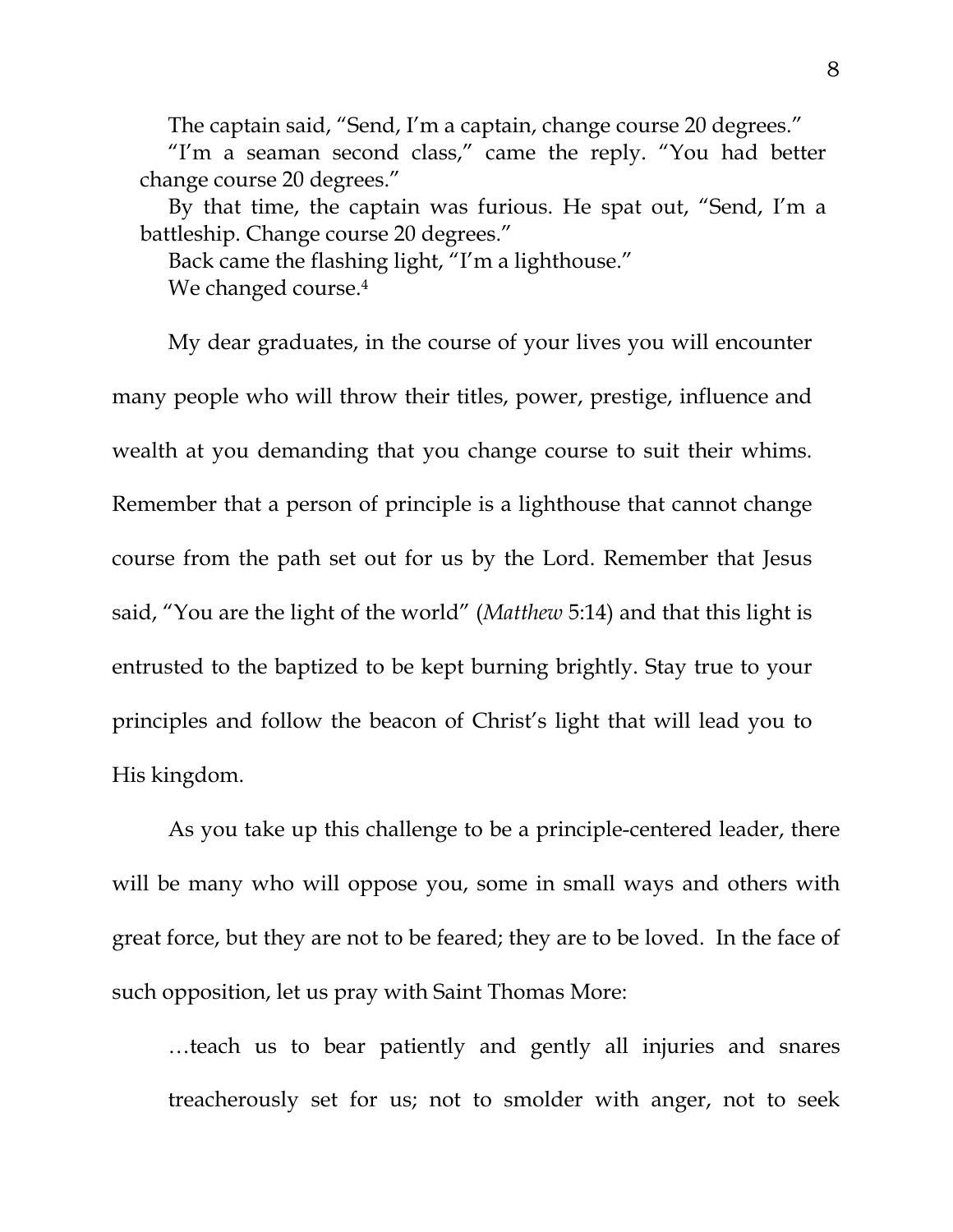revenge, not to give vent to our feelings by hurling back insults, not to find an empty pleasure in tripping up an enemy through some clever trick, but rather to set ourselves against deceitful injury with genuine courage, to conquer evil with good…5

If we stay true to our principles in this way, the Lord will see fit to grant us peace and all good.

 Recently the Catholic Church received a new leader who has inspired both Catholics and non-Catholics. In choosing his name, Pope Francis pointed to the example of Saint Francis of Assisi, which I now offer as helpful inspiration for principle-centered leadership. It was Saint Francis of Assisi who urged his friars, saying:

Go, proclaim peace to men and preach repentance for the forgiveness of sins. Be patient in trials, watchful in prayer, strenuous in work, moderate in speech, reserved in manner and grateful for favors, because for all this an eternal kingdom is being prepared for you.<sup>6</sup>

Centuries before Saint Francis of Assisi, Pope Saint Leo I was called "the Great" because in the year 452 he peacefully persuaded Attila the Hun to turn back from his invasion of Italy.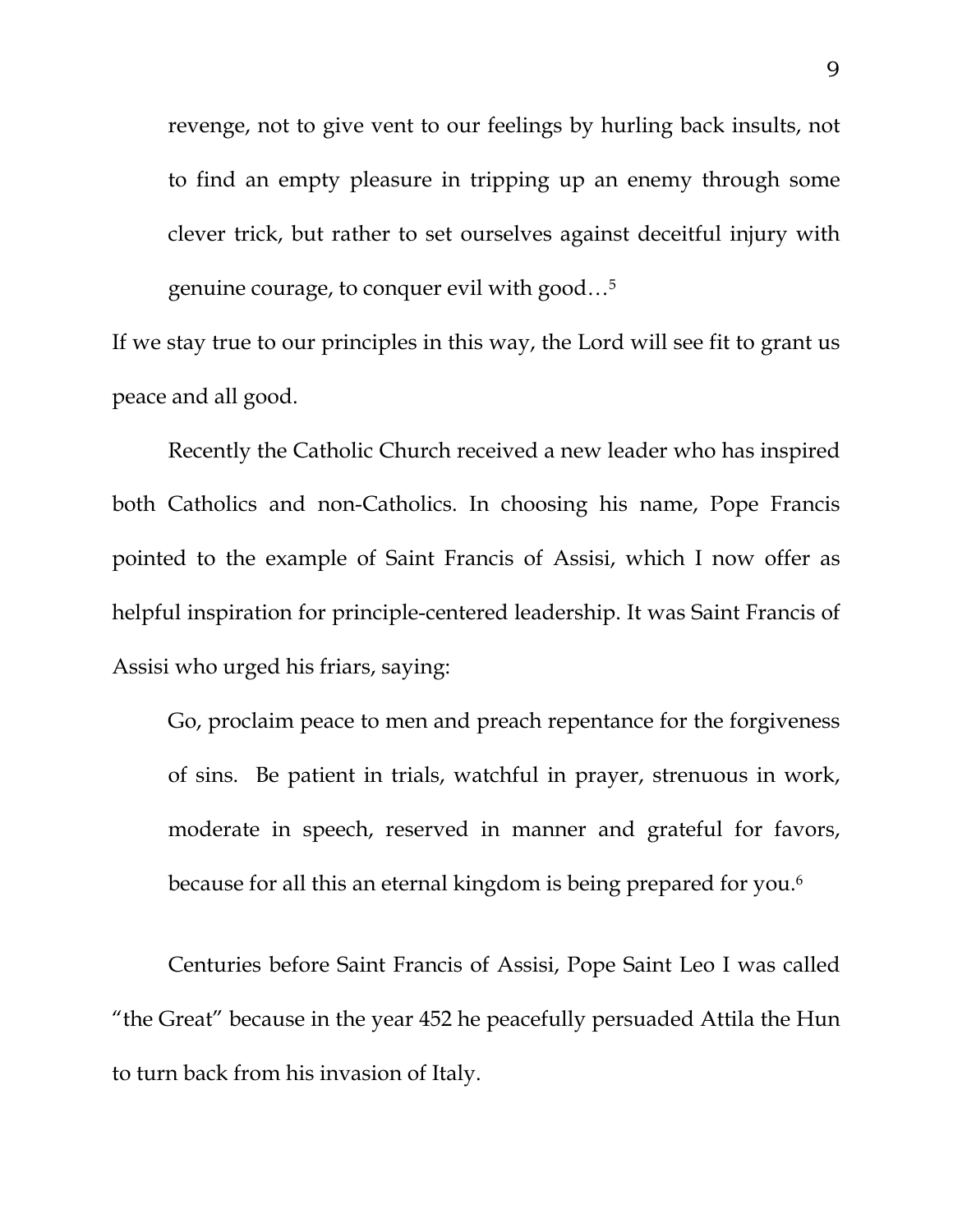Pope Saint Leo the Great was also known for his powerfully persuasive writing and preaching. In one of his most eloquent sermons, Pope Leo said, "such is the power of great minds, such is the light of truly believing souls, that they put unhesitating faith in what is not seen with the bodily eye; they fix their desires on what is beyond sight. Such fidelity could never be born in our hearts, nor could anyone be justified by faith, if our salvation lay only in what was visible."7

With these words I now close and I warmly congratulate each of you graduates on this day that is filled with relief and joy. Today your academic achievements are celebrated and a new horizon opens before you. Let us pray that it will be one in which you choose the right path, and in which you will flourish and thrive.

May God give us this grace. Amen.